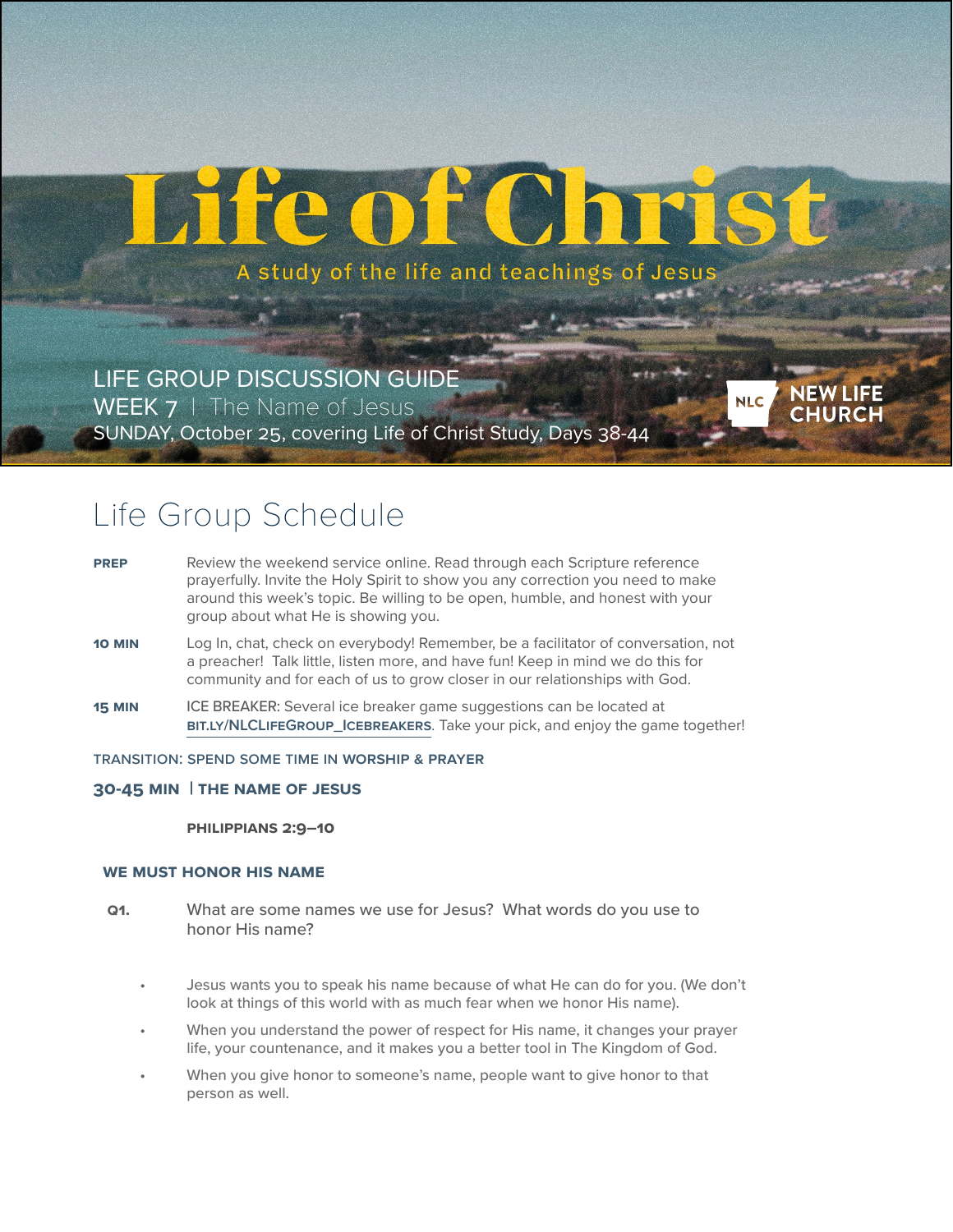#### **We Must Keep His Name Holy**

- **Q2.** How did your parents come up with your name? If you are a parent, how did you name your children?
	- Jesus' name is important to God, The Father and he wants us to know that His name is Holy. (Angels in heaven singing: Holy, Holy, Holy is the Lord God Almighty).

### **REVelation 1:17-18**

- Jesus loves to reveal who He is. He loves to put His right hand on you! He doesn't want you to be afraid, but He demands that you know how powerful His name is: the name above EVERY OTHER name.
- He is holy and unmoveable, and His word is never changing.
- **Q3.** How do people manipulate others with Jesus' name? Give an example. How do people misuse His name?
	- We have a real Jesus, and He wants His name to be honored.
	- If you wonder if you have blasphemed the Holy Spirit, then you have not because if you have, you wouldn't care.

# **EXODus 20:7; 2 Timothy 3:13**

- If anyone tries to manipulate you with the Word of God or the name of God, that's a good place to pause.
	- › It's like forgery of His name for personal gain.
	- For some people, profanity is habitual.
- **Q4.** List some vows that people make? Why do they make those vows? Is it okay to make vows?
	- Some people when telling the truth feel like they need to add a vow: "I swear to God."

# **MATThew 5:33-37; Luke 6:46**

- Just tell the truth. Just do what you say you are going to do.
- Hypocrisy in the church—a believer willfully not doing what the Lord says—is much more harmful than profanity on TV.
- **Q5.** Who do you say Jesus is? When you think of Jesus' name, what does it mean to you? How would you describe Him to a non-believer?

# **MARK 8:27-29**

- We must treat Jesus' name with respect.
- Jesus just wants us to know, "Do you get Who I am?"
- He is looking for our hearts and to be connected to Him.
- **Q6.** What kind of church did you grow up in? What impact did that church have on your view of Jesus' name?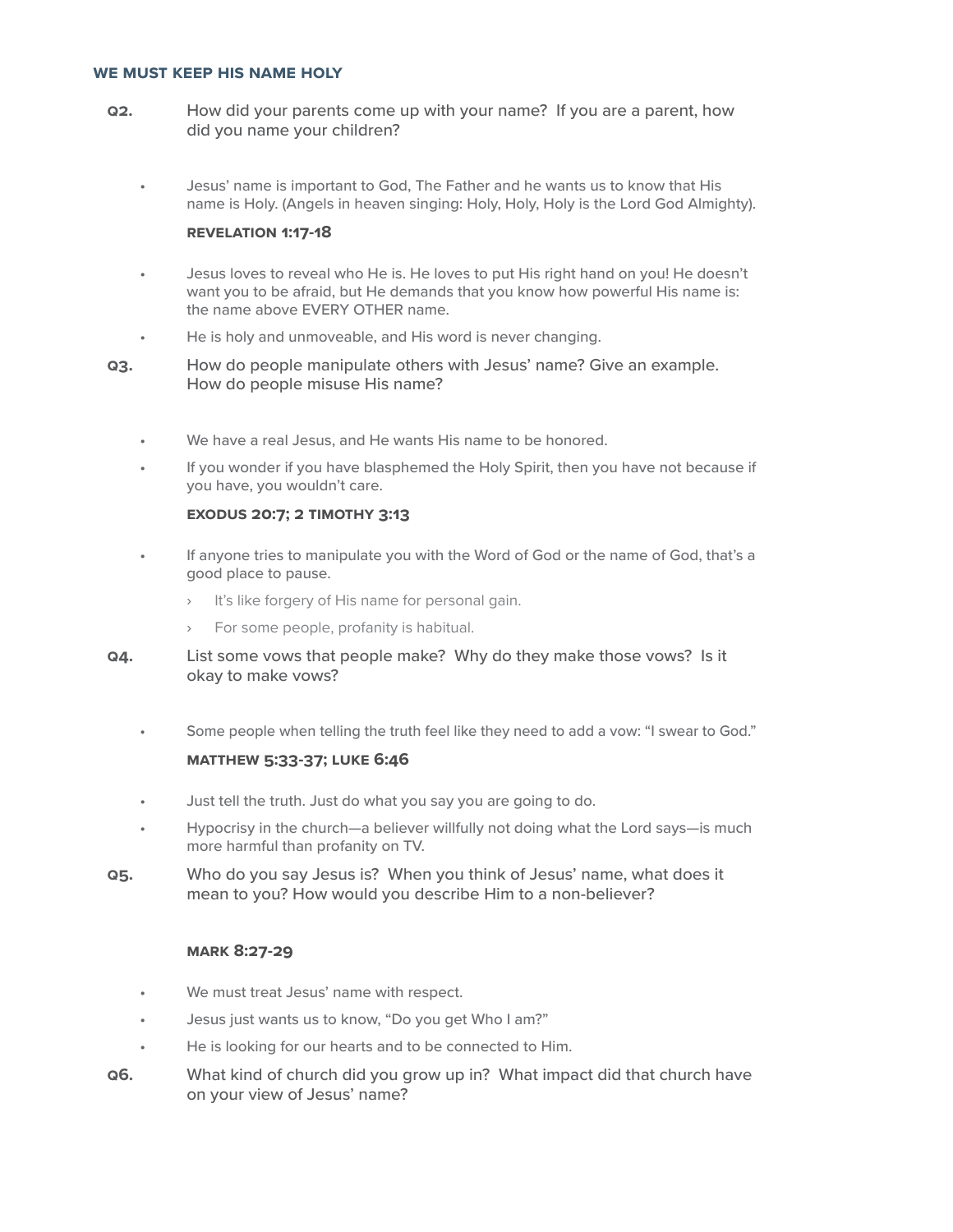- Jesus wants us around His name. He wants us "in."
- Don't be casual and flippant about it, immune to it.
- God is saying "take out your heart and make Me important."
- **Q7.** Who is the most important person you have met in your life, someone whose name means something to others?
	- We need to understand the importance that He is everything to us and we need to have revelation, now.
	- We can't just impulsively throw His name around; we can be worshipping God and still taking His name in vain.

#### **ISAIAH 29:13**

- **Q8.** Jesus's name is above \_\_\_\_\_\_\_\_ in my life. Fill in the blank with something you need Jesus for in your life right now. What pain can His name help you with? (Make sure you pray for these as a group).
	- It doesn't matter how many times you've made mistakes. You can go to the Lord and repent. This is the correct way to use His name. (King Uzziah)

# **ACTS 4:12; PHILippians 2:9-11**

- His name is above any pain we can experience.
- **Q9.** How can you go about your life honoring and respecting the name above all names, Jesus?

#### **PSALM 29:2**

• Worship His name.

# **Take Prayer requests and pray over NEEDS**

# **CONFIRM OR SCHEDULE YOUR NEXT MEETING, whether LIVE or virtual**

#### **Leaders:** Please share your email address and cell numbers. Be available!

- For more ideas, check out **[Virtual Life Group Plan](https://docs.google.com/document/d/1B-AFLLDjlkr_qd5wtmt8DEeYW9wYsFcnPNfQVChuMUA/edit?usp=sharing)**.
- As Life Group leaders—the hands, feet and voice of Jesus—remember "CPR":
	- › C Check-In and Care for People at least weekly
	- $\rightarrow$  P Pray with and for them often
	- › R Remember Scripture. God's Word is powerful!
- Group Participation Guideline Reminders:
	- › Do not share anything that will embarrass anyone, including your spouse.
	- › If called on you may pass on any questions you do not want to answer.
	- › Allow time for everyone to share; do not dominate the conversation.
	- › What is said in the group stays in the group. Use common sense and know when something shared is personal and should remain confidential.

# **For Daily Prayer: The following linked resources can help strengthen our prayer lives**